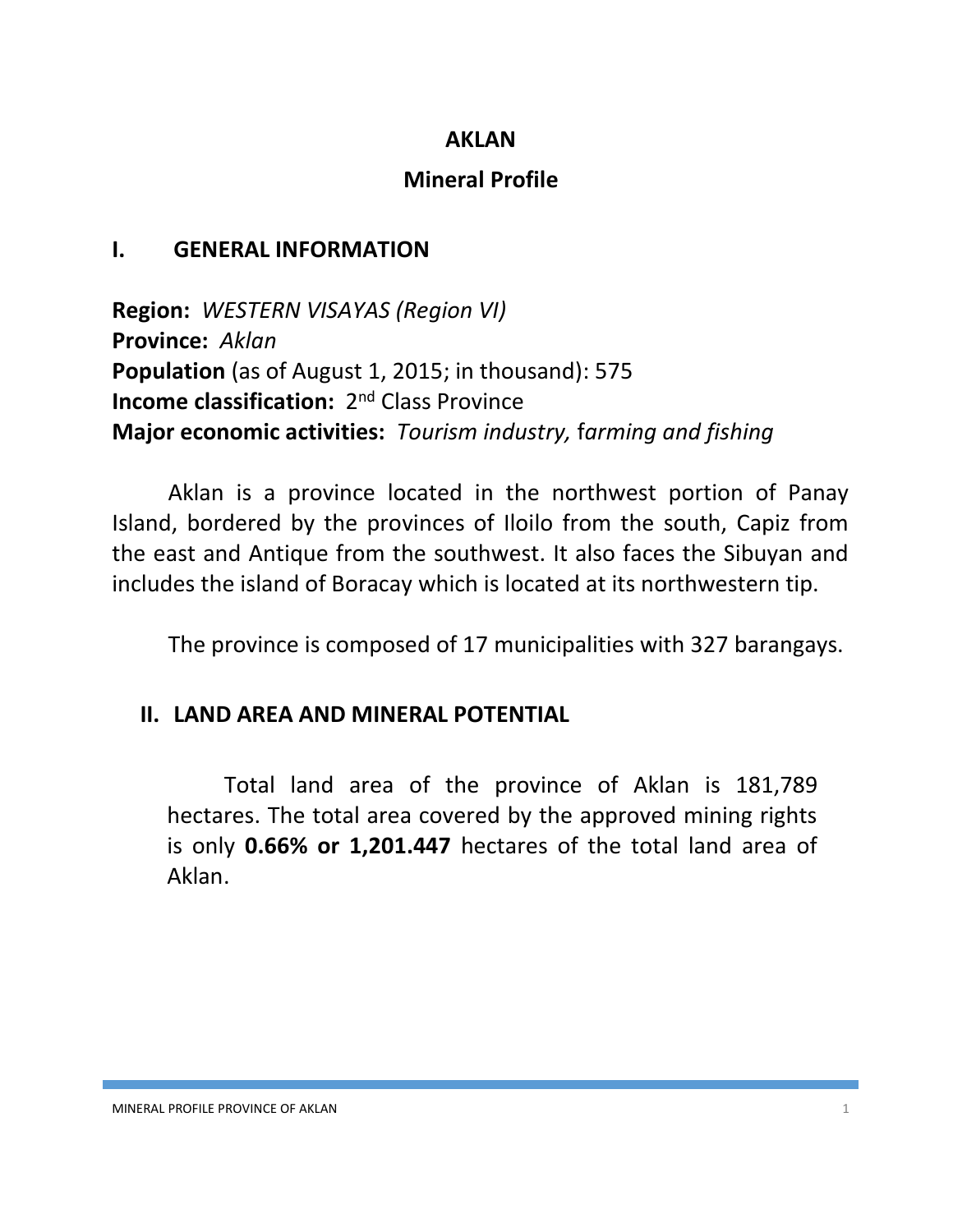

# **Number of Mining Rights Issued by National Government in Aklan**

| <b>TYPE OF MINING RIGHT</b>                            | <b>NUMBER</b> | <b>AREA</b>    |
|--------------------------------------------------------|---------------|----------------|
| <b>Mineral Production Sharing</b><br>Agreements (MPSA) | 1             | 1,162.687 has. |
| <b>Mineral Processing Permit</b><br>(MPP)              | 1             | Not Applicable |
| <b>Commercial Sand and Gravel</b><br>(CSAG) Permit     | 49            | 38.7600 has.   |
| <b>TOTAL</b>                                           | 51            | 1,201.447 has. |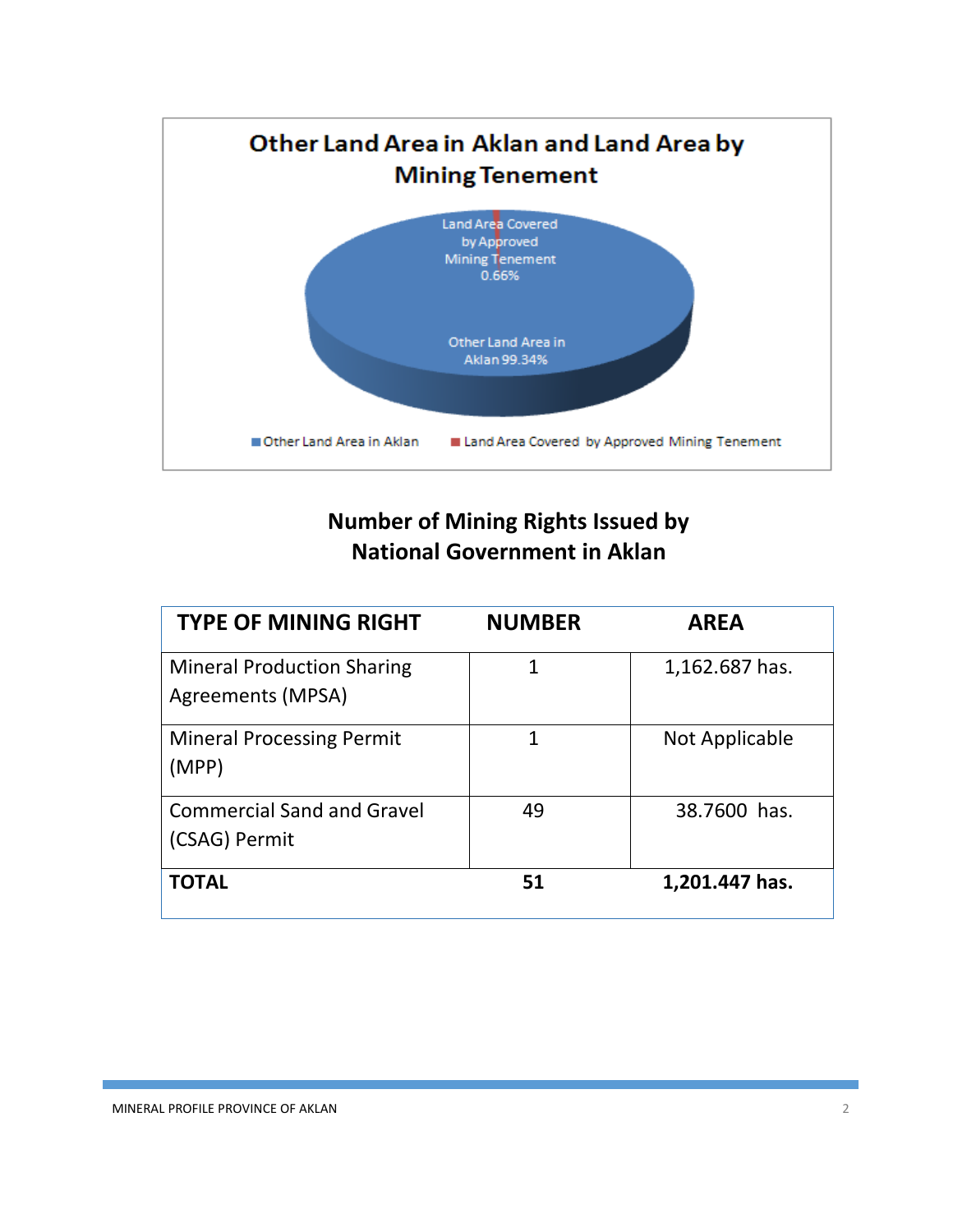#### **III.MINERAL RESOURCES DEVELOPMENT PROJECTS**

There is only one mining company but is still under exploration stage. Most of the permits registered are for sand and gravel collections.

|                        |      |     | <b>Mining Projects/Operators/Permit</b><br><b>Holder</b>                                                                                                                                                                                                                                                                                                                                                                                           |
|------------------------|------|-----|----------------------------------------------------------------------------------------------------------------------------------------------------------------------------------------------------------------------------------------------------------------------------------------------------------------------------------------------------------------------------------------------------------------------------------------------------|
| Limestone              |      |     | <b>Far East Cement Corporation</b>                                                                                                                                                                                                                                                                                                                                                                                                                 |
| <b>Sand and Gravel</b> |      |     | <b>International Builders Corporation</b>                                                                                                                                                                                                                                                                                                                                                                                                          |
| Commercial<br>Gravel   | Sand | and | Alag, Florencio M.<br>Albaciete, AB B.<br>Andrada, Allyn A.<br>Candari, Oscar G.<br>Chan, Arnold L.<br><b>Clifford Construction Corp.</b><br>Del Rosario, Teresita<br>Del Rosario, Powell A.<br>Garcia, Adilpho<br>Gaspar, Annabelle<br>Gepty, Ariel<br>Gelito, Alexandra M.<br>Fernandez, Victor<br>Ibardolasa, Joseph<br>Ibit, John Michael B.<br>Idorot, Salve R.<br>Inolino, Jency I.<br>Lu, January<br>Magpusao, Rene A.<br>Manikan, Diane S. |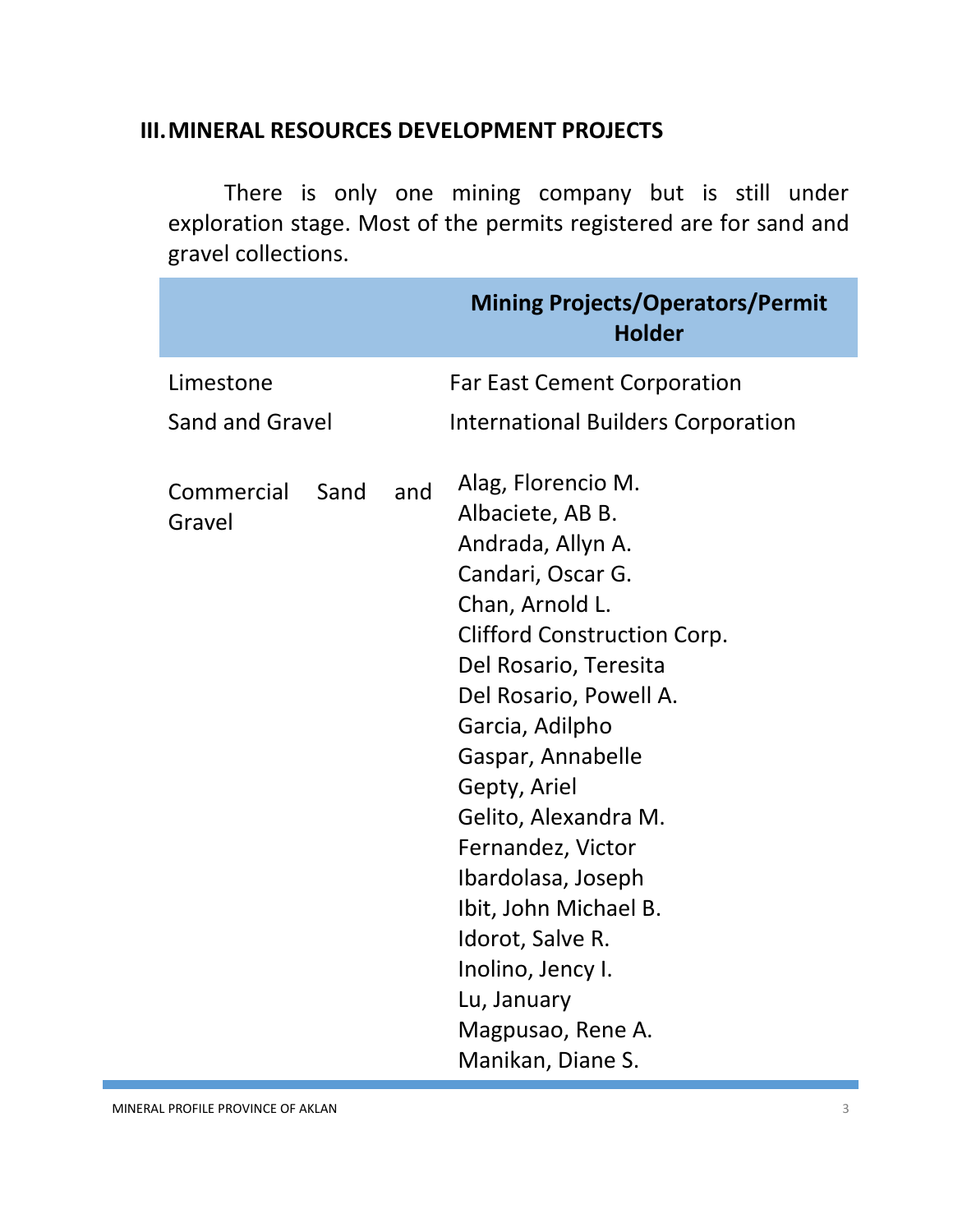Maquirang, Hermina T. Mationg, Ronnie R. Montero, Lito John J. Nalangan, Miguel V. Navarosa, Manilyn Nemar Stone Builders Corp. Neron, Teodoro, Jr. Pilante, Norlyn A. Ramirez, Leah Q. Reporen, Annalie R. Rodriguez, Nestor Victor G. Roselo, Evelyn R. Rovero, Vilma L. Roveras, Jenerson I. Sallador, Leodith Salvador, Jerome R. Sazon, Reva Grace F. Solina, Rookienani P. Serato, Diana R. Sevilla, Percival J. Teodosio, Brendalyn O. Toriaga, Sandy Valencia, Jonathan Valenzuela, Ralph T. Villanueva, Alma B. Yeban, Edgardo Zapata, John Randy P. Zeque, Romualdo S. 79 Cornerstone Const. Dev't.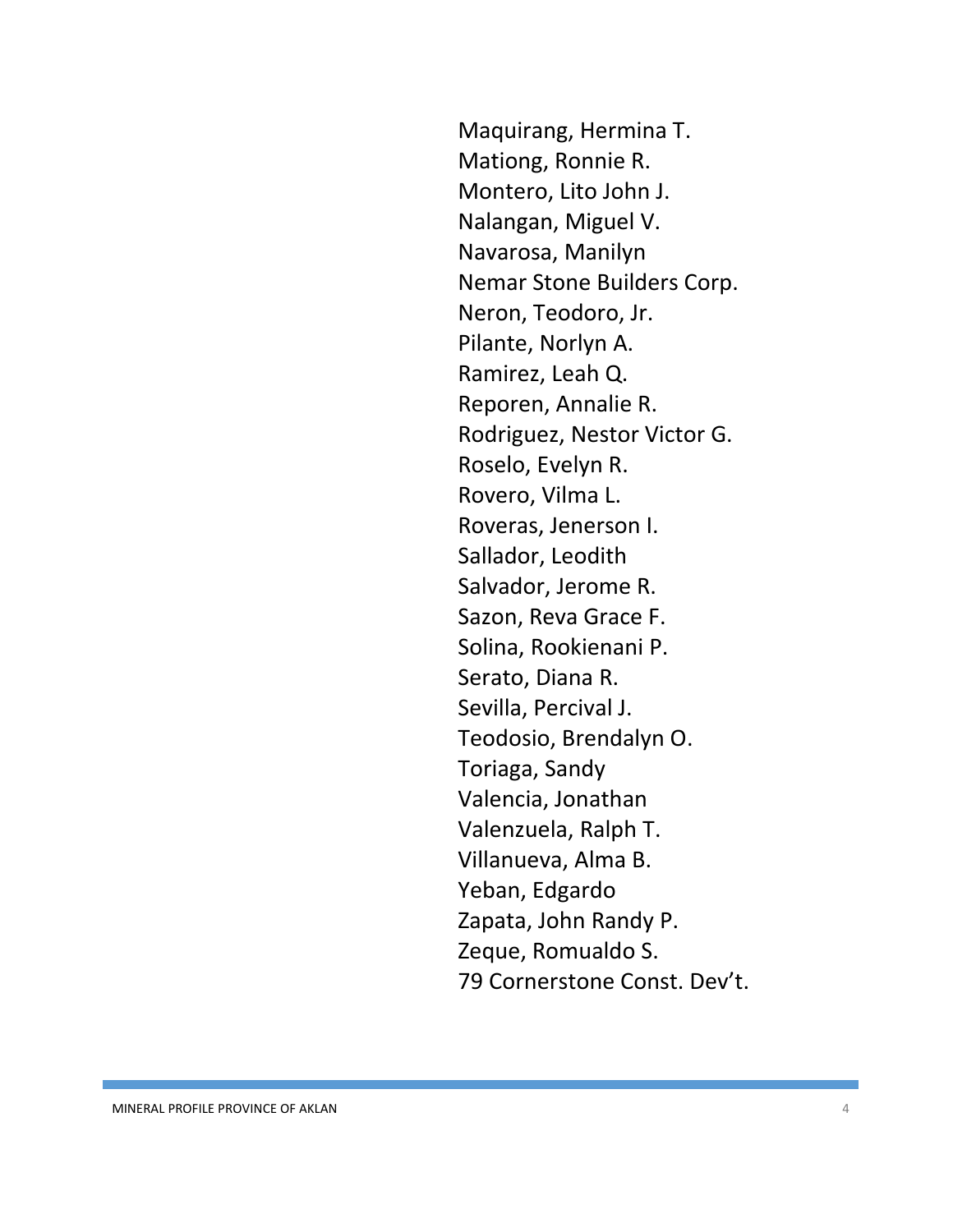## **IV. ECONOMIC CONTRIBUTION**

## **PRODUCTION**

| Mineral Commodity   Quantity |                  | Value (PhP)   |  |
|------------------------------|------------------|---------------|--|
| Sand and Gravel              | 217,325.00 Cu. M | 43,568,012.14 |  |

#### **SALES**

| Mineral Commodity   Quantity |                  | <b>Value (PhP)</b> |  |
|------------------------------|------------------|--------------------|--|
| Sand and Gravel              | 182,314.50 Cu.M. | 51,885,113.00      |  |

#### **EMPLOYMENT**

| <b>Type of Permit</b> | <b>Male</b> | Female | <b>Total</b> |
|-----------------------|-------------|--------|--------------|
| <b>MPP</b>            |             |        |              |
| <b>CSAG</b>           | 49          |        | 58           |

In the case of Sand and gravel mining, a total of 65 employees were recorded. Most of them 54 (83.08%) are male while only 11 (16.92%) are female engaged in this kind of industry.